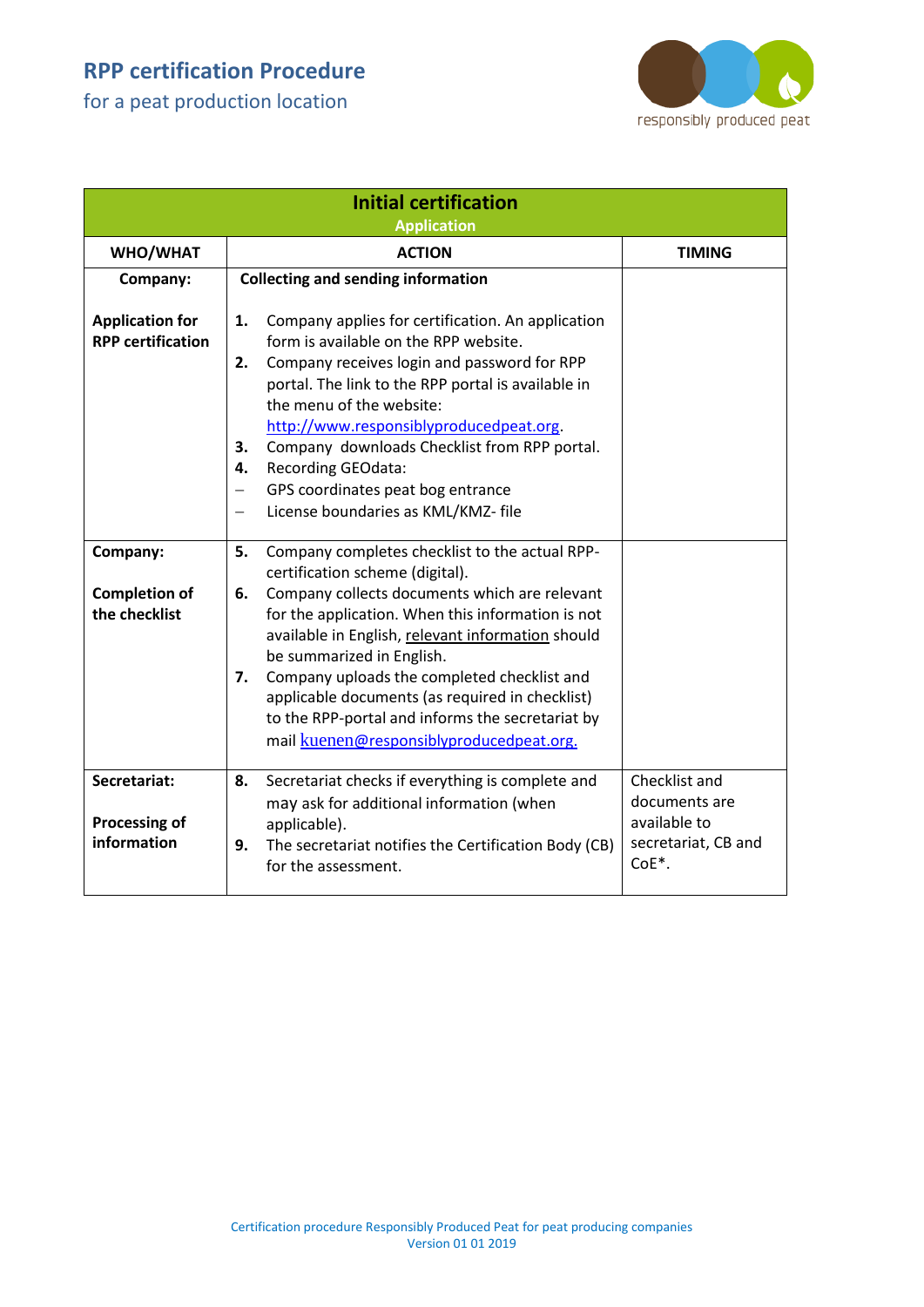for a peat production location

 $\mathsf{l}$ 



| <b>Inspection</b>                                                         |                                                                                                                                                                                                                                     |                                                                                                                                                                                                         |  |  |
|---------------------------------------------------------------------------|-------------------------------------------------------------------------------------------------------------------------------------------------------------------------------------------------------------------------------------|---------------------------------------------------------------------------------------------------------------------------------------------------------------------------------------------------------|--|--|
| CB:                                                                       | Desk assessment + report<br>I.                                                                                                                                                                                                      | Reports are made<br>available on the                                                                                                                                                                    |  |  |
| <b>Verification of</b><br>information                                     | 10. Inspector performs a desk assessment and makes<br>reporting of criteria completed and possible non-<br>conformities.<br>11. Inspector makes an appointment with company<br>for site inspection.<br>II. Site inspection + report | portal within 1<br>month after<br>completion of<br>assessments and are<br>always presented to<br>company and<br>secretariat.                                                                            |  |  |
|                                                                           | 12. Inspector verifies checklist and documentation.<br>13. Inspector verifies accuracy of GEOdata.                                                                                                                                  |                                                                                                                                                                                                         |  |  |
|                                                                           | 14. Inspector makes reporting of inspection results.                                                                                                                                                                                |                                                                                                                                                                                                         |  |  |
|                                                                           | Uncertainties regarding the scheme will be submitted<br>to the Committee of Experts for binding advise <sup>*</sup> .                                                                                                               |                                                                                                                                                                                                         |  |  |
| Company:                                                                  | The company has time for comments and/or other                                                                                                                                                                                      | I. between desk                                                                                                                                                                                         |  |  |
| <b>Adjustments</b>                                                        | actions to solve non-conformities<br>15. Company takes action where needed.<br>16. Company uploads documents of evidence to RPP<br>portal and notifies secretariat and inspector.                                                   | assessment and<br>site inspection.<br>II. preferably within<br>6 weeks after<br>site inspection<br>report.                                                                                              |  |  |
| CB:                                                                       | III. Final report                                                                                                                                                                                                                   |                                                                                                                                                                                                         |  |  |
| <b>Verification of</b><br>information                                     | 17. When applicable, the inspector checks additional<br>documentation from company, required to solve<br>observed non-conformities, and makes the final<br>inspection report.                                                       |                                                                                                                                                                                                         |  |  |
| CB:<br><b>Evaluation of</b><br>inspection                                 | 18. The CB evaluates the final inspection report and<br>formulates an advice for certification<br>Uncertainties regarding the scheme will be submitted<br>to CoE for further binding advise*.                                       | Within 4 weeks, an<br>advice is given by the<br>CB to the secretariat.<br>The secretariat in-<br>forms the company.<br>In case of major non-<br>conformities, the<br>company has 6<br>weeks to respond. |  |  |
| Secretariat/CB:                                                           | IV. Possibly an addition to the final report                                                                                                                                                                                        |                                                                                                                                                                                                         |  |  |
| <b>Revision</b><br>(In case of non-<br>conformities at<br>step 18 or 21b) | 19. The secretariat checks required additional<br>documentation from company and communicates<br>with the inspector.<br>20. The inspector of the CB makes revised final report.                                                     |                                                                                                                                                                                                         |  |  |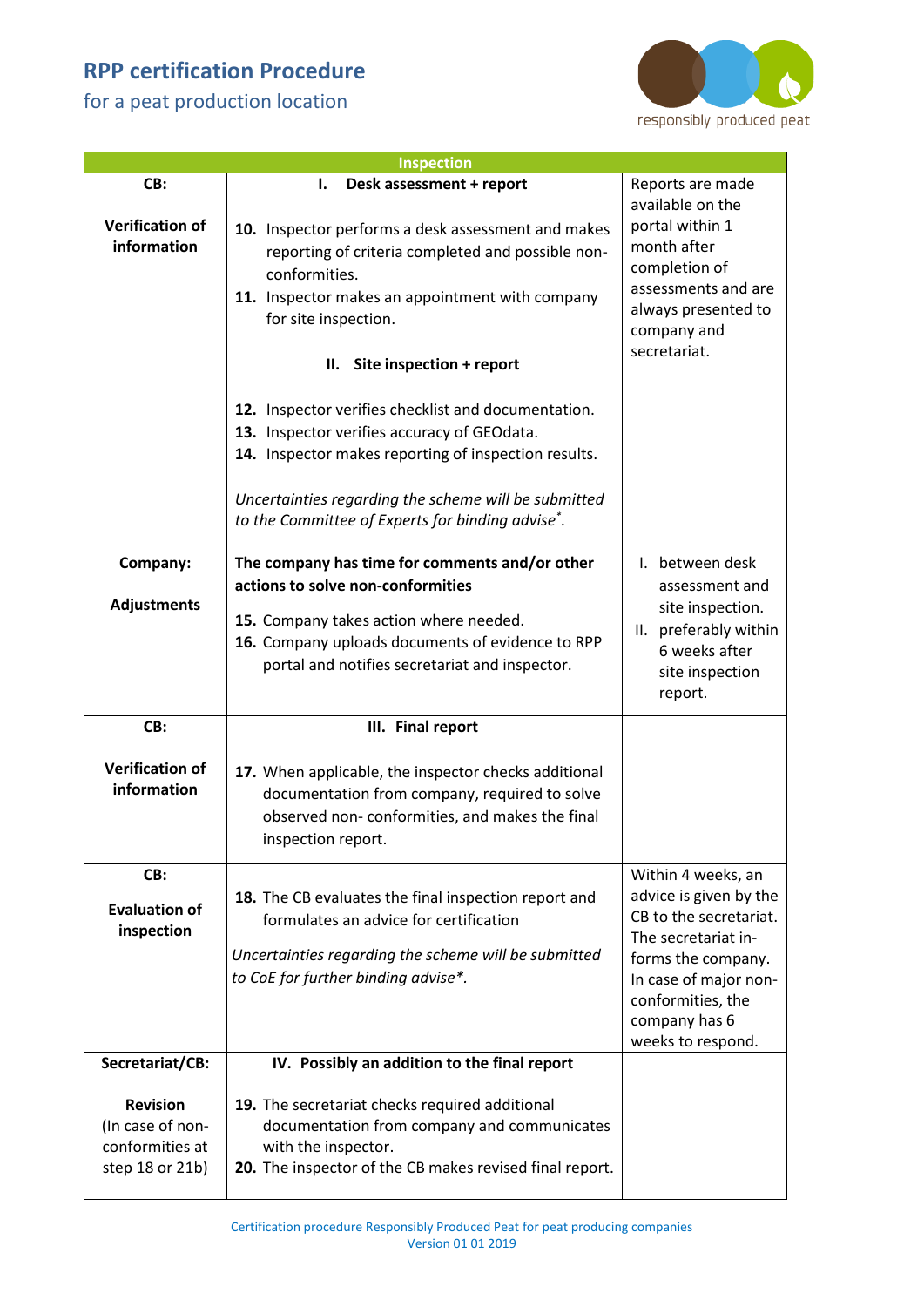for a peat production location



| <b>Decision on certification</b>                      |                                                                                                                                                                                                                                                                                                                                                                                           |                                                                                                                                               |  |  |
|-------------------------------------------------------|-------------------------------------------------------------------------------------------------------------------------------------------------------------------------------------------------------------------------------------------------------------------------------------------------------------------------------------------------------------------------------------------|-----------------------------------------------------------------------------------------------------------------------------------------------|--|--|
| <b>Secretariat</b><br>Six weeks period<br>for comment | 21. Secretariat sends a notification about the<br>intended decision for certification of the company<br>and peat bog to defined stakeholders (standard<br>list) including the CoE.<br>The intended decision is also put on the RPP<br>website.                                                                                                                                            | During 6 weeks the<br>intended decision for<br>certification is<br>available for<br>information and<br>objection by relevant<br>stakeholders. |  |  |
|                                                       | No comments are received from relevant<br>a)<br>stakeholders.                                                                                                                                                                                                                                                                                                                             | Max. 3 weeks after<br>comment period the<br>secretariat notifies<br>company, CB and<br>inspector, CoE and<br>Board.                           |  |  |
|                                                       | In case comments by relevant stakeholders<br>b)<br>give reason to define (new) major non-<br>conformities, the intended decision for<br>certification will be put on hold until the<br>requirements are met.<br>When needed the CoE can be involved for<br>interpretation and advice*.                                                                                                    | The secretariat<br>answers within 3<br>weeks to objecting<br>party and the<br>company, and<br>informs the CB, the<br>CoE and the Board.       |  |  |
| <b>Secretariat</b>                                    | V. Final decision on certification<br>22. The secretariat notifies company, CoE and Board<br>that requirements for certification are fulfilled.<br>23. The secretariat issues the certificate to company<br>(digital and hard copy).<br>24. Secretariat publishes certified company and peat<br>bog on RPP website and periodically evaluates the<br>certification procedure with the CB. |                                                                                                                                               |  |  |